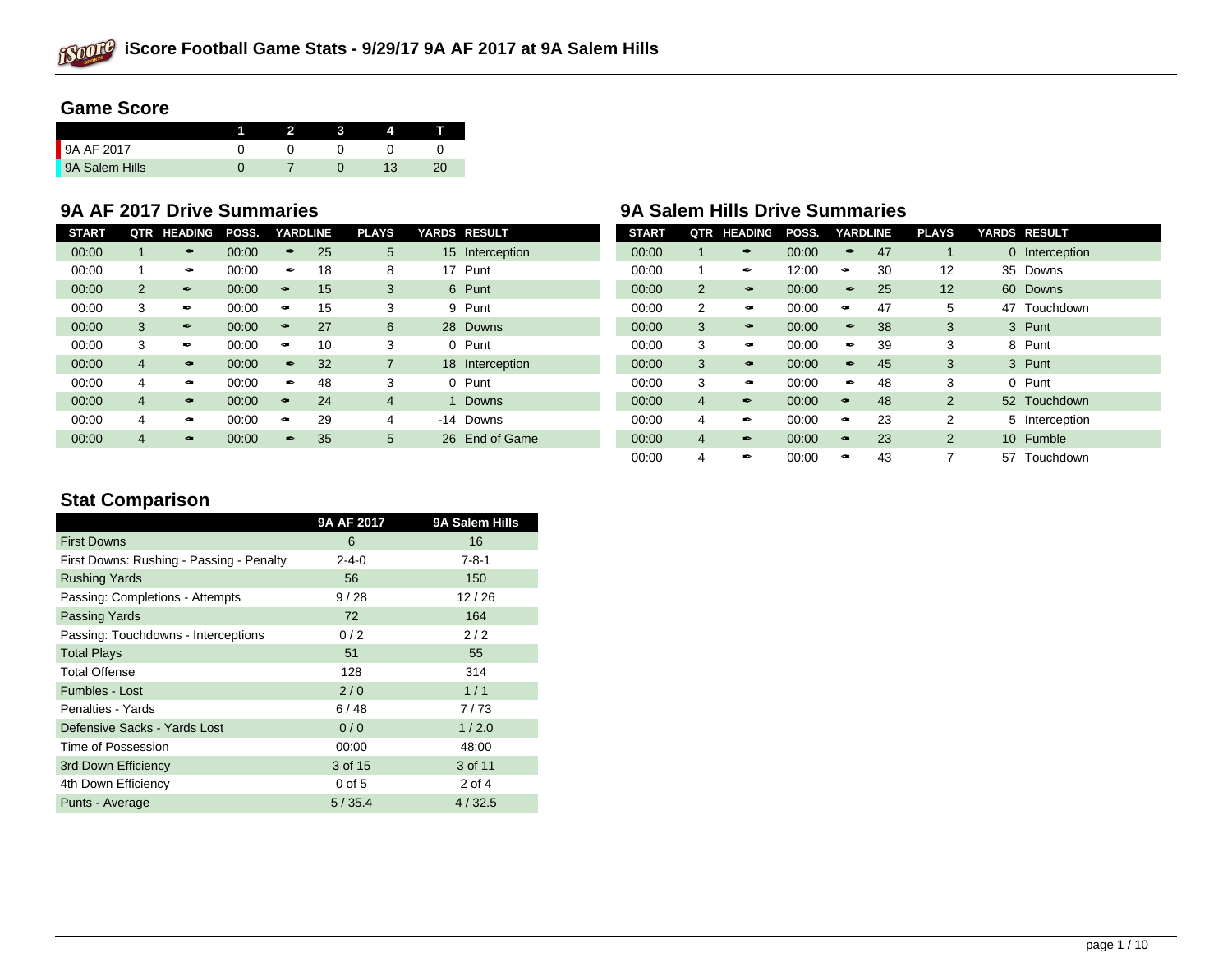

| Scoring Plays       |     |               |                                                                                                                                                                                                                                                                                  |
|---------------------|-----|---------------|----------------------------------------------------------------------------------------------------------------------------------------------------------------------------------------------------------------------------------------------------------------------------------|
| <b>SCORING TEAM</b> | QTR | <b>RESULT</b> | <b>DESCRIPTION</b>                                                                                                                                                                                                                                                               |
| 9A Salem Hills      |     | Touchdown     | Unknown Player drops back to the $< 11$ and throws a pass completion. Unknown Player runs the ball from the $< 3$ and carries the ball to the<br>(8 yard gain) TOUCHDOWN! Unknown Player attempts the point after touchdown from the $\lt 3$ . Extra point is good!!<br>endzone. |
| 9A Salem Hills      |     | Touchdown     | Unknown Player drops back to the $<$ 45 and throws a pass completion. Unknown Player runs the ball from the $>$ 47 and carries the ball to<br>(52 yard gain) TOUCHDOWN! Unknown Player attempts the point after touchdown from the > 3. Extra point is good!!<br>the endzone.    |
| 9A Salem Hills      | 4   | Touchdown     | Unknown Player hands off ball at the > 4 Unknown Player runs the ball from the > 4 and carries the ball to the endzone.<br>$(1$ yard gain)<br>TOUCHDOWN! Unknown Player attempts the point after touchdown from the > 3. Extra point is missed.                                  |

#### **Scoring Plays**

### **9A AF 2017 - Offense**

| # | Name                   |   |          |          |                |               | G YDS YFS PTS PEN PENYDS | <b>FDPEN</b> |
|---|------------------------|---|----------|----------|----------------|---------------|--------------------------|--------------|
| 4 | Joseph Togisala        | 1 | 40       | 7        |                |               |                          |              |
| 5 | Gabe Shipley           | 1 | 0        | 16       |                |               |                          |              |
| 8 | <b>Grayson Pyper</b>   | 1 | $\Omega$ | $\Omega$ | ٠              |               |                          |              |
| 9 | Sam Hafen              | 1 | 5        | 39       | ٠              |               |                          |              |
|   | 14 Ryan Evans          | 1 | 41       | 8        |                |               |                          |              |
|   | 23 Carson Cloward      | 1 | 0        | 8        |                |               |                          |              |
|   | 27 Ashton Matheny      | 1 | $\Omega$ | 8        | ٠              |               |                          |              |
|   | 44 Daxton Adams        | 1 | 44       | 44       |                |               |                          |              |
|   | 60 Quinton Jones       | 1 | $\Omega$ | $\Omega$ | $\blacksquare$ | 1             | 5                        |              |
|   | 94 Zachary Schetsalaar | 1 | 8        | 8        |                |               |                          |              |
|   | <b>UNKNOWN</b>         | 1 | $\Omega$ | $\Omega$ | -              | $\mathcal{P}$ | 15                       |              |
|   | <b>TEAM</b>            |   | $-10$    | $-10$    |                |               |                          |              |
|   | <b>TOTALS</b>          | 1 | 128      | 128      | ٠              | 3             | 20                       | ▬            |

# **9A AF 2017 - Passing**

|                   | <b>Name</b> |  |  |  | G COMP ATT GAIN LOSS YDS TD CNVATT CNV CNVAVG FD LONG INT FUM LOST FUMREC RECYDS SCK SCKYDS 20+ 40+ PCT TD% AVG RAT EFF                                                                                                |  |  |  |  |  |  |  |  |  |
|-------------------|-------------|--|--|--|------------------------------------------------------------------------------------------------------------------------------------------------------------------------------------------------------------------------|--|--|--|--|--|--|--|--|--|
| 4 Joseph Togisala |             |  |  |  | $1 \quad 3 \quad 16 \quad 39 \quad - \quad 39 \quad - \quad - \quad 2 \quad 17 \quad - \quad - \quad - \quad - \quad - \quad - \quad - \quad - \quad - \quad - \quad 18.8 \quad 0.0 \quad 13.00 \quad 39.6 \quad 39.2$ |  |  |  |  |  |  |  |  |  |
| 14 Ryan Evans     |             |  |  |  | $1 \t 6 \t 12 \t 33 \t 33 \t 33$ . $2 \t 11 \t 2$ 50.0 0.0 5.50 55.5 39.8                                                                                                                                              |  |  |  |  |  |  |  |  |  |
| <b>TOTALS</b>     |             |  |  |  | <sub> </sub> 1  9  28  72   -   72   -   -   -   -   4  17  2  -   -    -   -   -   -   -   -   32.1  0.0   8.00   41.1  39.5                                                                                          |  |  |  |  |  |  |  |  |  |

# **9A AF 2017 - Rushing**

| # | <b>Name</b>            |      |        |                          |           |                          |                          |                                  |                    |                                  |                          | G ATT GAIN LOSS YDS LONG TD PAT FD FUM LOST FUMREC RECYDS 20+ 40+ |                          |                |                | <b>AVG</b> | FD%                      | ATT/G |
|---|------------------------|------|--------|--------------------------|-----------|--------------------------|--------------------------|----------------------------------|--------------------|----------------------------------|--------------------------|-------------------------------------------------------------------|--------------------------|----------------|----------------|------------|--------------------------|-------|
|   | 4 Joseph Togisala      |      | 4      |                          |           | 4                        |                          |                                  |                    |                                  | $\overline{\phantom{a}}$ |                                                                   |                          | ۰.             | $\blacksquare$ | 0.50       | 0.00                     | 2.00  |
|   | 9 Sam Hafen            |      |        |                          | 5         | 4                        |                          |                                  |                    |                                  | $\,$                     | $\sim$                                                            | $\blacksquare$           | $\sim$         | $\sim$         | 1.25       | 0.00                     | 4.00  |
|   | 14 Ryan Evans          | 6    | 13     | 5                        | -8        |                          | <b>Service</b>           | $\sim$                           | $\mathcal{P}$      | $\sim$                           | $\sim$ 10 $-$            |                                                                   | $\sim$                   | ۰.             | $\sim$         | 1.33       | 33.33                    | 6.00  |
|   | 44 Daxton Adams        | - 14 | 53     | 9                        | 44        | 20                       |                          |                                  | $\blacksquare$     | <b><i><u>Participate</u></i></b> |                          | $\sim$                                                            | $\blacksquare$           |                | $\sim$         | 3.14       | 0.00                     | 14.00 |
|   | 94 Zachary Schetsalaar |      | 9      |                          | 8         | -9                       |                          | <b>Service</b>                   | <b>State State</b> |                                  | $\sim$                   | $\sim$                                                            | $\overline{\phantom{a}}$ | ۰.             | $\sim$         | 4.00       | 0.00                     | 2.00  |
|   | <b>UNKNOWN</b>         |      | $\sim$ | $\overline{\phantom{a}}$ |           | $\overline{\phantom{0}}$ | <b>Contract Contract</b> | $\sim$ $-$                       | $\sim$             |                                  | $\sim$                   | $\sim$                                                            | $\,$                     | $\blacksquare$ |                | $\,$       | $\overline{\phantom{a}}$ | 0.00  |
|   | <b>TEAM</b>            |      | $\sim$ | 10                       | $-10^{-}$ | ÷.                       |                          | <b><i><u>Participate</u></i></b> | $\sim$             |                                  | $\sim$                   | $\sim$                                                            | $\sim$                   | $\sim$         | <b>м.</b>      | $-10.00$   | 0.00                     | 1.00  |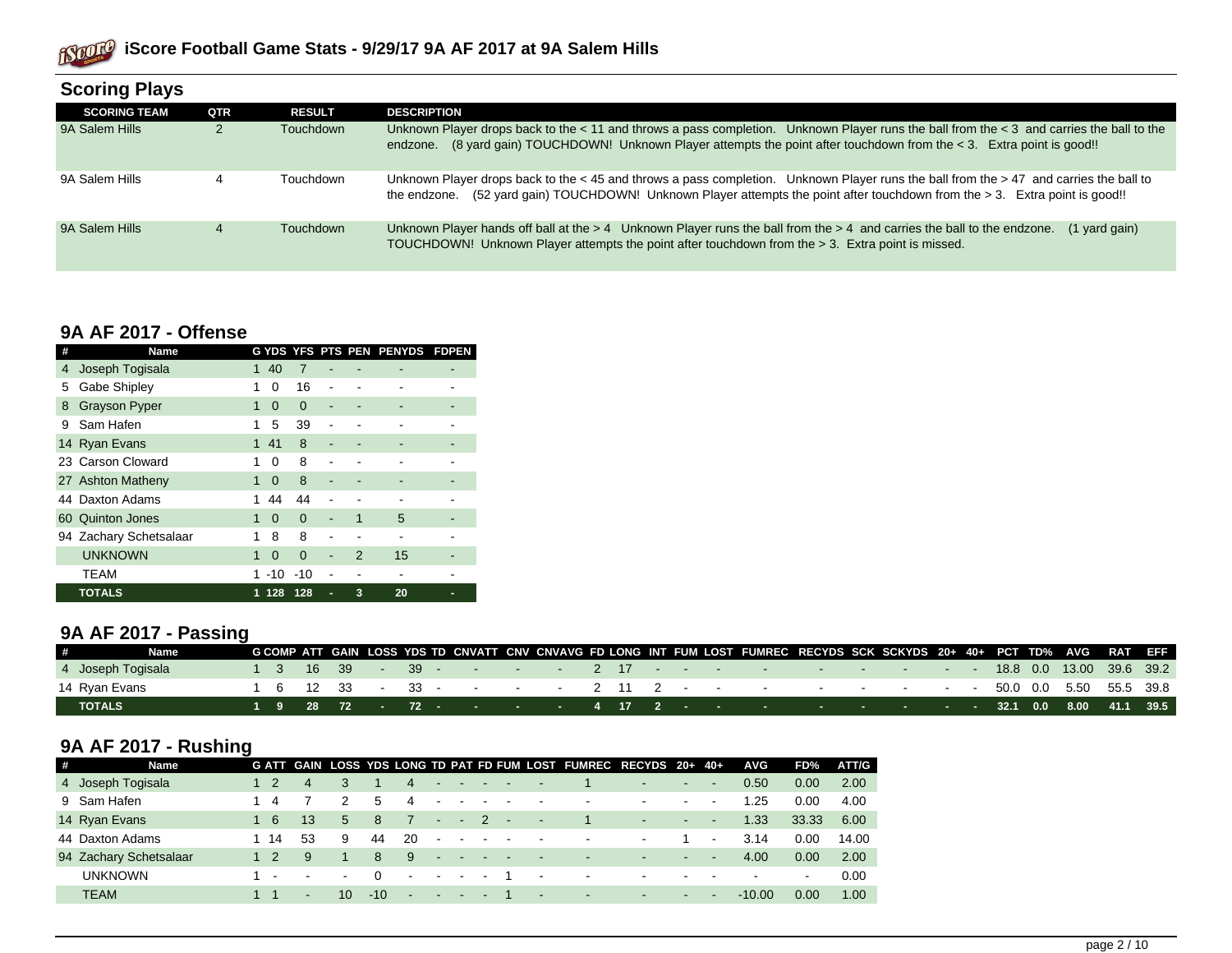**TOTALS 1 29 86 30 56 20 - - 2 2 - 2 - 1 - 1.93 6.90 29.00**

# **9A AF 2017 - Receiving**

| # | <b>Name</b>       |                        |        |    |        |          |                |                       |                          |                          |                          |                          |  | G ATT REC GAIN LOSS YDS YAC LONG TD PAT FD 20+ 40+ FUM LOST FUMREC RECYDS DROP |                          |        | <b>AVG</b> |
|---|-------------------|------------------------|--------|----|--------|----------|----------------|-----------------------|--------------------------|--------------------------|--------------------------|--------------------------|--|--------------------------------------------------------------------------------|--------------------------|--------|------------|
|   | 4 Joseph Togisala |                        | 2      | -6 | ۰.     | 6        | 6              | 5                     | $\overline{\phantom{a}}$ |                          |                          |                          |  | -                                                                              | $\blacksquare$           | $\sim$ | 3.00       |
|   | 5 Gabe Shipley    | - 6                    |        | 16 | $\sim$ | 16       | 10             | 11                    | $\blacksquare$           | $\overline{\phantom{a}}$ | $\overline{\phantom{a}}$ | $\sim$                   |  | $\,$                                                                           | $\,$                     | $\sim$ | 8.00       |
|   | 8 Grayson Pyper   | 1 2                    |        |    | $\sim$ |          | $\blacksquare$ |                       |                          |                          |                          |                          |  |                                                                                |                          |        |            |
|   | 9 Sam Hafen       | $\mathbf{b}$           |        | 34 | $\sim$ | 34       | -6             | 17                    | $\sim$                   | $\overline{\phantom{a}}$ | $\overline{\phantom{a}}$ | $\overline{\phantom{a}}$ |  | $\overline{\phantom{0}}$                                                       | $\overline{\phantom{a}}$ | $\sim$ | 17.00      |
|   | 23 Carson Cloward | $\boldsymbol{\Lambda}$ |        | 8  | $\sim$ | 8        | -3             | $\boldsymbol{\Delta}$ |                          |                          |                          |                          |  |                                                                                | $\overline{\phantom{a}}$ | $\sim$ | 4.00       |
|   | 27 Ashton Matheny | $\overline{a}$         |        | -8 | $\sim$ | 8        | 4              | -8                    | $\blacksquare$           | $\overline{\phantom{a}}$ | $\overline{\phantom{a}}$ | $\overline{\phantom{a}}$ |  | $\sim$                                                                         | $\overline{\phantom{a}}$ | $\sim$ | 8.00       |
|   | 44 Daxton Adams   |                        | $\sim$ |    | $\sim$ | $\Omega$ | $\sim$         |                       |                          |                          |                          |                          |  |                                                                                |                          |        |            |
|   | <b>UNKNOWN</b>    |                        |        |    | $\sim$ | $\Omega$ | $\sim$         |                       | $\sim$                   |                          |                          |                          |  | -                                                                              | $\overline{\phantom{0}}$ |        |            |
|   | <b>TOTALS</b>     | - 26                   | 9      | 72 | ×.     | 72       | 29             | 17                    | ×.                       | п.                       | . .                      | н.                       |  |                                                                                | п.                       |        | 8.00       |

#### **9A AF 2017 - Defense**

| # | Name               |            | <b>G PEN PENYDS SOLO AST STFL</b> |                |                |   | ATFL SSACK ASACK TOT TYDS SYDS SAF INT |        |                 |                          |        |    |                | <b>INTTD</b>             | <b>INTYDS</b> | <b>INTLONG</b> | <b>INTAVG</b>            |                         |       |     | PD FF REC RECYDS RECTD |    |
|---|--------------------|------------|-----------------------------------|----------------|----------------|---|----------------------------------------|--------|-----------------|--------------------------|--------|----|----------------|--------------------------|---------------|----------------|--------------------------|-------------------------|-------|-----|------------------------|----|
|   | 4 Joseph Togisala  | $1 -$      |                                   |                |                |   |                                        |        |                 |                          |        |    |                |                          |               |                |                          |                         |       |     |                        |    |
|   | 5 Gabe Shipley     |            | $\blacksquare$                    | 13             | 5              | 3 |                                        | $\sim$ | 18              | 7.0                      | $\sim$ |    |                |                          |               |                |                          |                         |       |     |                        |    |
|   | 9 Sam Hafen        |            |                                   | $\mathcal{P}$  |                |   |                                        | $\sim$ | $\mathcal{P}$   |                          | $\sim$ |    |                | $\overline{\phantom{a}}$ |               | $\blacksquare$ | $\blacksquare$           | $\sim 100$ km s $^{-1}$ |       |     |                        |    |
|   | 16 Lucas Edwards   |            |                                   |                |                |   |                                        |        |                 |                          |        |    |                | $\overline{\phantom{a}}$ | 16            | 16             | 16.00                    |                         |       |     |                        |    |
|   | 22 Losi Burningham |            |                                   | $\mathcal{P}$  | $\overline{4}$ |   |                                        | $\sim$ | $6\overline{6}$ | 5.0                      |        |    |                |                          |               |                |                          |                         |       |     |                        |    |
|   | 23 Carson Cloward  |            |                                   |                |                |   |                                        |        |                 |                          |        |    |                |                          |               |                |                          |                         |       |     |                        |    |
|   | 24 Brody Layne     |            |                                   |                |                |   | $\sim$                                 | $\sim$ |                 |                          |        |    |                |                          |               |                |                          |                         |       |     |                        |    |
|   | 27 Ashton Matheny  |            |                                   |                |                |   | $\overline{\phantom{a}}$               | $\sim$ |                 |                          |        |    |                |                          |               |                | $\sim$                   | $\mathcal{P}$           |       | . — |                        |    |
|   | 28 Griffin Hadlock |            |                                   |                |                |   | $\overline{\phantom{a}}$               | $\sim$ | $\overline{2}$  |                          |        |    |                |                          |               |                |                          |                         |       |     |                        |    |
|   | 30 Ryan Lundberg   |            |                                   | $\blacksquare$ | 2              |   |                                        | $\sim$ | 2               |                          |        |    |                |                          |               |                |                          |                         |       |     |                        |    |
|   | 38 Hayden Wilson   |            |                                   | 2              |                |   |                                        | $\sim$ | $\mathcal{P}$   |                          |        |    |                |                          |               |                |                          |                         |       |     |                        |    |
|   | 42 Austin Lott     |            | $\overline{\phantom{a}}$          | 2              |                |   |                                        | $\sim$ | 2               | $\blacksquare$           |        |    |                | $\blacksquare$           |               | $\blacksquare$ | 0.00                     |                         |       |     |                        |    |
|   | 44 Daxton Adams    |            | $\sim$                            | 3              |                |   |                                        | $\sim$ | 3               | $\sim$                   |        |    |                |                          |               |                | $\overline{\phantom{a}}$ |                         |       |     |                        |    |
|   | 46 Tyler Anderson  |            | $\blacksquare$                    | $\blacksquare$ | 3              |   | $\overline{\phantom{a}}$               | $\sim$ | 3               | $\overline{\phantom{a}}$ |        |    |                |                          |               |                | $\blacksquare$           |                         |       |     |                        |    |
|   | 56 Jake Ettleman   |            | 15                                | 2              |                |   |                                        |        | 3               |                          |        |    |                |                          |               |                |                          |                         |       |     |                        |    |
|   | 80 Luke Banner     |            | $\blacksquare$                    |                |                |   |                                        |        |                 |                          |        |    |                |                          |               |                |                          |                         |       |     |                        |    |
|   | <b>UNKNOWN</b>     |            | 5                                 |                |                |   |                                        | $\sim$ | $\mathbf{0}$    |                          |        |    |                |                          |               |                |                          |                         |       |     |                        |    |
|   | <b>TOTALS</b>      | $1\quad 2$ | 20                                | 31             | 18             |   |                                        |        | 49              | $12.0$                   |        | ×. | $\overline{2}$ | ٠                        | 16            | 16             | 8.00                     |                         | ren i |     | ٠                      | н. |

#### **9A AF 2017 - Special - Kick Return**

| <b>#</b> | <b>Name</b>     |                                    |       |     |    |                                       |                                                                                           | PEN PEN YDS KR KRYDS KRLONG KRFUM KRLOST KRREC KRRECYDS KRFC KRNO KRTD KRAVG                                    |                                           |                         |              |       |
|----------|-----------------|------------------------------------|-------|-----|----|---------------------------------------|-------------------------------------------------------------------------------------------|-----------------------------------------------------------------------------------------------------------------|-------------------------------------------|-------------------------|--------------|-------|
|          | 24 Brody Layne  | <b>Service Contracts</b>           |       |     |    |                                       |                                                                                           | 1000 April 2010 April 2010 April 2010 April 2010 April 2010 April 2010 April 2010 April 2010                    |                                           | $\sim$                  |              | 3.00  |
|          | 44 Daxton Adams | $-2$ 53                            |       |     | 33 |                                       |                                                                                           | in the company of the company of the company of the company of the company of the company of the company of the |                                           |                         |              | 26.50 |
|          | <b>UNKNOWN</b>  | $\sqrt{8}$ . The set of $\sqrt{8}$ |       |     |    | <b>The Committee of the Committee</b> | the control of the control of the control of the control of the control of the control of |                                                                                                                 |                                           | the company's company's |              |       |
|          | <b>TOTALS</b>   | -8                                 | - 3 - | -56 | 33 |                                       | the company's company's company's                                                         | the control of the con-                                                                                         | <b>Service Contract Contract Contract</b> |                         | <b>COLOR</b> |       |

# **9A AF 2017 - Special - Punt Return**

| Name | PUNTRET PRYDS PRLONG PRFC PRTD PRFUM PRLOST PRAVG |  |  |  |  |
|------|---------------------------------------------------|--|--|--|--|
|      |                                                   |  |  |  |  |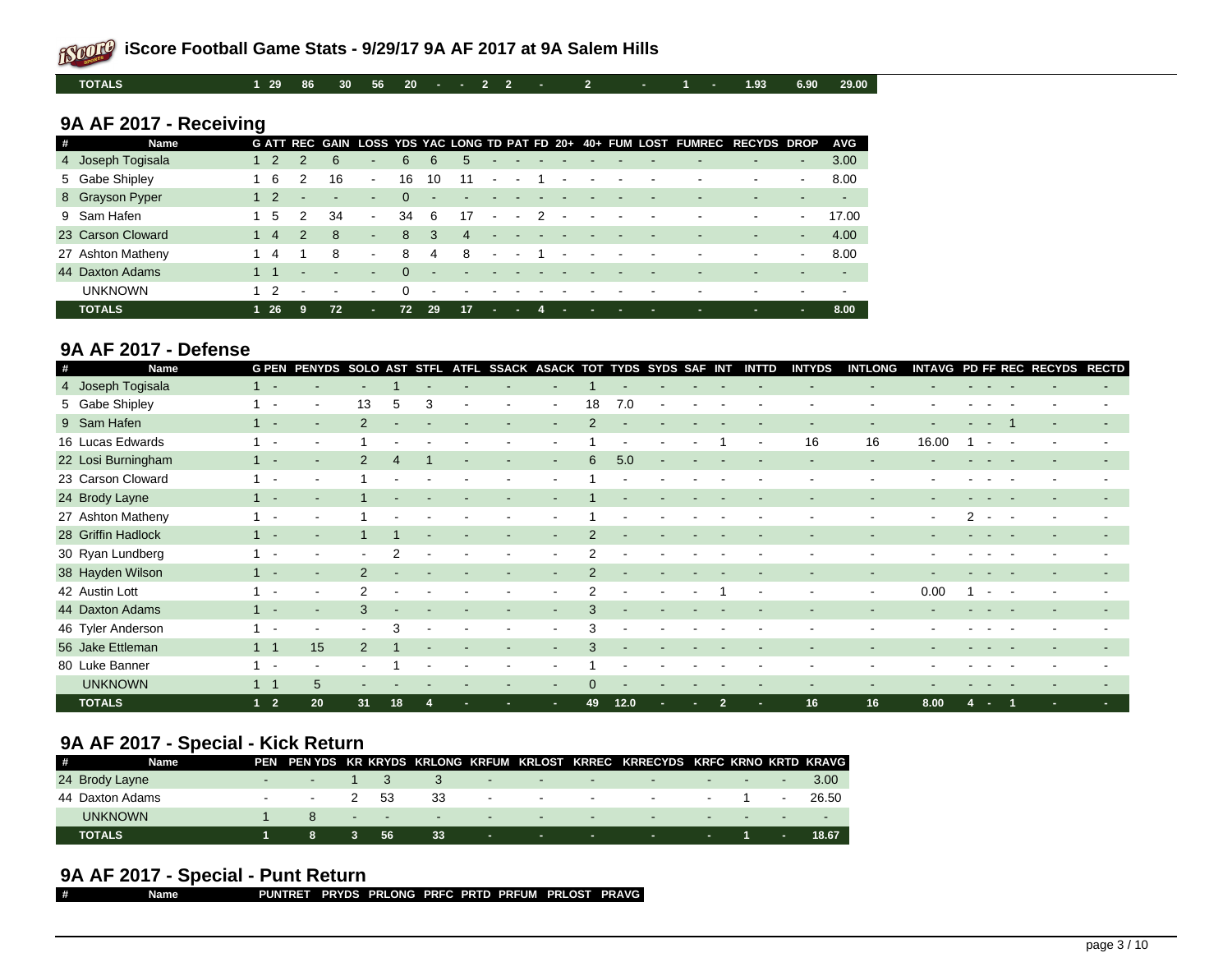| 44 Daxton Adams |  |  | $\overline{\phantom{a}}$ |   | 31.00 |
|-----------------|--|--|--------------------------|---|-------|
| <b>TOTALS</b>   |  |  |                          | ۰ | 31.00 |

#### **9A AF 2017 - Special - Punter**

| # | Name                   |  |                |      |       | PUNT PYDS PNET PLONG <20 <20 PCT PAVG PAVGNET PRET PRYDS PDOWN PBLK POB PFC PTD PTB PTB% |  |  |  |  |                  |
|---|------------------------|--|----------------|------|-------|------------------------------------------------------------------------------------------|--|--|--|--|------------------|
|   | 94 Zachary Schetsalaar |  | 177 169 42     | 0.00 | 35.40 | 33.80                                                                                    |  |  |  |  | 2 - 1 - - - 0.00 |
|   | L TOTALS'              |  | 5 177 169 42 - | 0.00 | 35.40 | 33.80 1 8 2 - 1 - - -                                                                    |  |  |  |  | 0.00             |

#### **9A AF 2017 - Special - Kicker**

| # | Name                   |  |     | KO KOYDS KONET KOLONG KOAVG KOAVNT KOR KORYDS KODWN KOOB KOFC KOTD KOTB KOTB% |       |                     |      |                |                                              |  |          |
|---|------------------------|--|-----|-------------------------------------------------------------------------------|-------|---------------------|------|----------------|----------------------------------------------|--|----------|
|   | 16 Lucas Edwards       |  | 22. | 30                                                                            |       | 30.00 22.00         |      | 8 - - - - - -  |                                              |  | 0.00     |
|   | 94 Zachary Schetsalaar |  | 22  | -32                                                                           |       | 32.00 22.00         |      | 10 - - - - - - |                                              |  | $\Omega$ |
|   | TOTALS                 |  | 44  | 32 <sup>2</sup>                                                               | 31.00 | $\sim$ 22.00 $\sim$ | 2 18 |                | the control of the control of the control of |  | 0.00     |

### **9A AF 2017 - Offense - Team Efficency**

| # | <b>Name</b>            |                         |      |        |                            |                                |                          |                         | 1D 2D 3D 4D 3DA 4DA FD1D FD2D FD3D FD4D 3D% 4D% |                  |     |
|---|------------------------|-------------------------|------|--------|----------------------------|--------------------------------|--------------------------|-------------------------|-------------------------------------------------|------------------|-----|
|   | 4 Joseph Togisala      | 6 6 6 2                 |      | $-6$   | $\overline{\phantom{0}}$ 2 |                                | 1 - 1                    |                         | $\blacksquare$                                  | 16.7 0.0         |     |
|   | 14 Ryan Evans          | 13 13 9 2               |      | - 9    | $\overline{2}$             | $\sim 100$                     | 2                        | 2                       | $\blacksquare$                                  | $22.2 \quad 0.0$ |     |
|   | 44 Daxton Adams        | $1 - - -$               |      |        |                            |                                |                          |                         |                                                 |                  |     |
|   | 60 Quinton Jones       |                         |      |        |                            |                                | $\overline{\phantom{a}}$ |                         |                                                 |                  |     |
|   | 94 Zachary Schetsalaar | $\sim 100$ km s $^{-1}$ | $-6$ | $\sim$ | $\blacksquare$ 1           | and the control of the control |                          | $\blacksquare$          | $\sim$                                          | $\blacksquare$   | 0.0 |
|   | <b>UNKNOWN</b>         |                         |      |        |                            |                                |                          |                         |                                                 |                  |     |
|   | <b>TOTALS</b>          | 22 19 15 10             |      | 15     | 5                          | -11                            | $-2-$                    | $\overline{\mathbf{3}}$ | ٠                                               | 20.0             | 0.0 |

# **9A Salem Hills - Offense**

| # Name GYDS YFS PTS PEN PENYDS FDPEN |  |  |                |           |   |
|--------------------------------------|--|--|----------------|-----------|---|
| UNKNOWN 1 314 314 20 6               |  |  |                | .58       | - |
| TFAM                                 |  |  |                | 100 - - - |   |
| TOTALS                               |  |  | 1 314 314 20 6 | 58.       |   |

# **9A Salem Hills - Passing**

| # Name GCOMP ATT GAIN LOSS YDS TD CNVATT CNV CNVAVG FD LONG INT FUM LOST FUMREC RECYDS SCK SCKYDS 20+ 40+ PCT TD% AVG RAT EFF |  |  |  |  |  |  |  |  |  |  |  |  |  |
|-------------------------------------------------------------------------------------------------------------------------------|--|--|--|--|--|--|--|--|--|--|--|--|--|
|                                                                                                                               |  |  |  |  |  |  |  |  |  |  |  |  |  |
| TOTALS 1 12 26 164 - 164 2 - - - - 8 52 2 - - - - - - - - - - 2 1 46.2 7.7 13.67 46.1 109.1                                   |  |  |  |  |  |  |  |  |  |  |  |  |  |

#### **9A Salem Hills - Rushing**

| # Name GATT GAIN LOSS YDS LONG TD PAT FD FUM LOST FUMREC RECYDS 20+ 40+ AVG FD% ATT/G |  |  |  |  |  |  |  |  |  |
|---------------------------------------------------------------------------------------|--|--|--|--|--|--|--|--|--|
| UNKNOWN 1 30 166 16 150 27 1 - 7 1 1 1 - 1 - 1 - 5.00 23.33 30.00                     |  |  |  |  |  |  |  |  |  |
| TOTALS  1 30  166  16  150  27  1  -  7  1   1    -    -   1  -  5.00  23.33  30.00   |  |  |  |  |  |  |  |  |  |

### **9A Salem Hills - Receiving**

| # Name GATT REC GAIN LOSS YDS YAC LONG TD PAT FD 20+ 40+ FUM LOST FUMREC RECYDS DROP AVG |  |  |  |  |  |  |  |  |  |  |
|------------------------------------------------------------------------------------------|--|--|--|--|--|--|--|--|--|--|
| UNKNOWN 1 24 12 166 2 164 98 52 2 - 9 2 1 - - - - - - - - - - - 13.67                    |  |  |  |  |  |  |  |  |  |  |
|                                                                                          |  |  |  |  |  |  |  |  |  |  |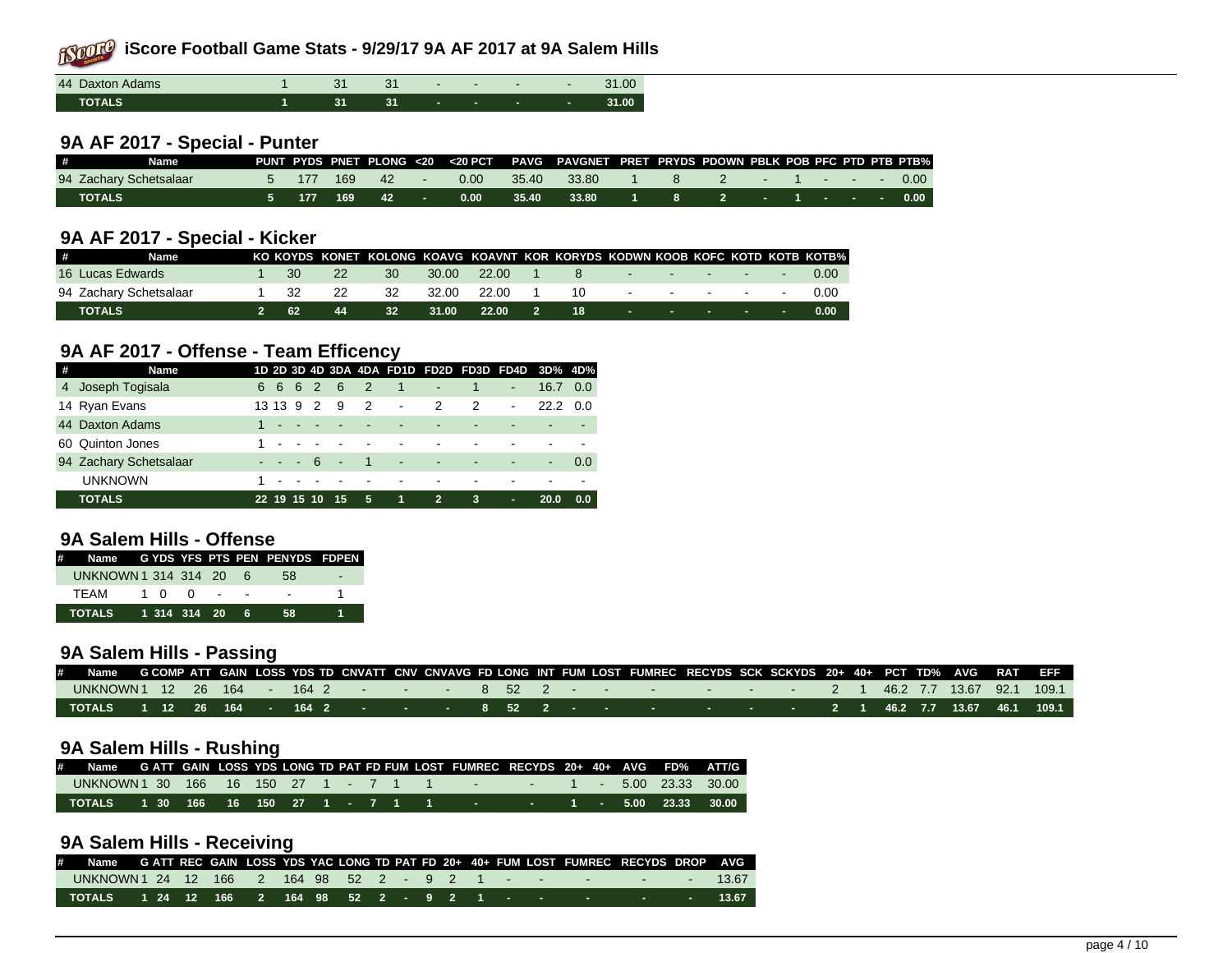

| 9A Salem Hills - Defense                                                                                                 |  |  |  |  |  |  |  |                                             |      |              |  |                                              |  |
|--------------------------------------------------------------------------------------------------------------------------|--|--|--|--|--|--|--|---------------------------------------------|------|--------------|--|----------------------------------------------|--|
| # Name GPEN PENYDS SOLO AST STFL ATFL SSACK ASACK TOT TYDS SYDS SAF INT INTTD INTYDS INTLONG INTAVG PDFFREC RECYDS RECTD |  |  |  |  |  |  |  |                                             |      |              |  |                                              |  |
| UNKNOWN 1 1                                                                                                              |  |  |  |  |  |  |  | 15 33 4 1 33 14.0 2.0 - 2 - 6               | -6 - |              |  | $3.00 \rightarrow \cdots \rightarrow \cdots$ |  |
| TOTALS                                                                                                                   |  |  |  |  |  |  |  | . 1 1 15 33 - 4 - 1 - 33 14.0 2.0 - 2 - 6 6 |      | $3.00 - 7.7$ |  |                                              |  |

#### **9A Salem Hills - Special - Kick Return**

| # Name PEN PEN YDS KR KRYDS KRLONG KRFUM KRLOST KRREC KRRECYDS KRFC KRNO KRTD KRAVG |  |  |  |  |  |  |  |
|-------------------------------------------------------------------------------------|--|--|--|--|--|--|--|
| UNKNOWN - 2 18 10 - - - - - - - - 9.00                                              |  |  |  |  |  |  |  |
| TOTALS - - 2 18 10 - - - - - - - - - 9.00                                           |  |  |  |  |  |  |  |

### **9A Salem Hills - Special - Punt Return**

| # Name PUNTRET PRYDS PRLONG PRFC PRTD PRFUM PRLOST PRAVG |  |  |                                                  |                |       |
|----------------------------------------------------------|--|--|--------------------------------------------------|----------------|-------|
| <b>UNKNOWN</b>                                           |  |  | $8 - 12$                                         | <b>Service</b> | -8.00 |
| <b>TOTALS</b>                                            |  |  | the control of the control of the control of the |                | 8.00  |

#### **9A Salem Hills - Special - Punter**

| # |                  |  |  |                       |       | Name  PUNT PYDS PNET PLONG <20 <20 PCT  PAVG PAVGNET PRET PRYDS PDOWN PBLK POB PFC PTD PTB PTB% |  |                   |  |  |  |
|---|------------------|--|--|-----------------------|-------|-------------------------------------------------------------------------------------------------|--|-------------------|--|--|--|
|   | UNKNOWN 4 130 99 |  |  | 44 2 50.00 32.50      |       | 24.75 1                                                                                         |  | 31 2 - 1 - - 0.00 |  |  |  |
|   | TOTALS           |  |  | 4 130 99 44 2 50.00 \ | 32.50 | . 24.75 1 31 2 - 1 - - - 0.00 l                                                                 |  |                   |  |  |  |

#### **9A Salem Hills - Special - Kicker**

| # Name KO KOYDS KONET KOLONG KOAVG KOAVNT KOR KORYDS KODWN KOOB KOFC KOTD KOTB KOTB% |  |  |  |  |  |  |  |
|--------------------------------------------------------------------------------------|--|--|--|--|--|--|--|
| UNKNOWN 4 155 99 45 38.75 24.75 3 56 - - - - - - - 0.00                              |  |  |  |  |  |  |  |
| . TOTALS   4  155   99   45   38.75  24.75  3   56    -   -    -   -   0.00          |  |  |  |  |  |  |  |

# **9A Salem Hills - Special - PAT**

| # Name XPATT_XP_XPAVG_CNVATT_CNV_CNVAVG_DCNVATT_DCNV_DCNVAVG_I |  |  |  |  |     |
|----------------------------------------------------------------|--|--|--|--|-----|
|                                                                |  |  |  |  |     |
|                                                                |  |  |  |  | . . |

# **9A Salem Hills - Offense - Team Efficency**

| # Name 1D 2D 3D 4D 3DA 4DA FD1D FD2D FD3D FD4D 3D% 4D% |  |  |  |  |  |  |
|--------------------------------------------------------|--|--|--|--|--|--|
| UNKNOWN 27 19 13 8 11 4 6 4 3 2 27.3 50.0              |  |  |  |  |  |  |
| TOTALS 27 19 13 8 11 4 6 4 3 2 27.3 50.0               |  |  |  |  |  |  |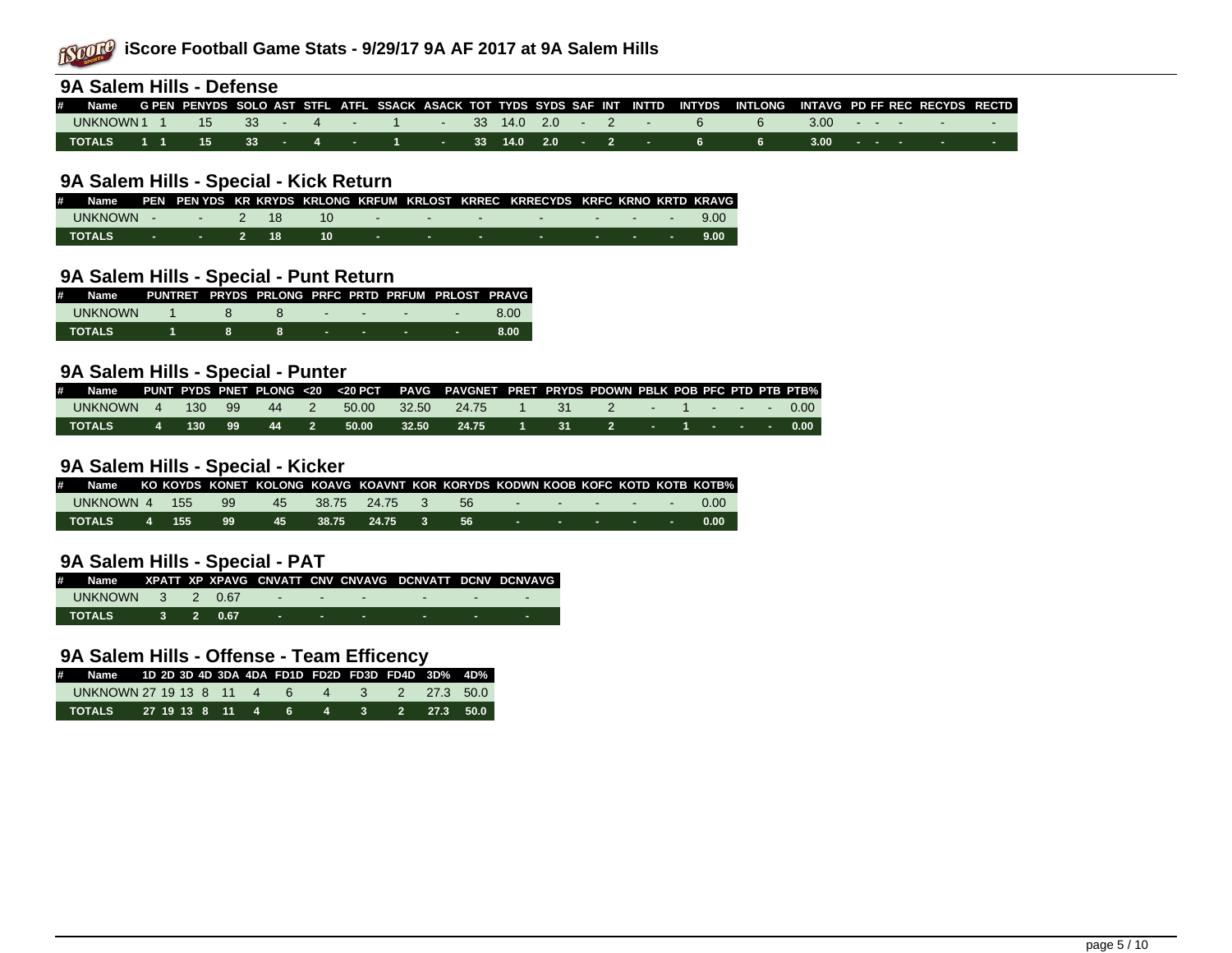

# **Play by Play**

| <b>SEQ</b>     | <b>SCORE</b> | QTR            | <b>CLOCK</b> | <b>DOWN</b> | YL     | <b>DESCRIPTION</b>                                                                                                                                                                          |
|----------------|--------------|----------------|--------------|-------------|--------|---------------------------------------------------------------------------------------------------------------------------------------------------------------------------------------------|
|                | $0 - 0$      | Q <sub>1</sub> | 12:00        | Coin Flip   |        | Coin flip is Heads. 9A Salem Hills wins the flip. 9A Salem Hills will be kicking and heading to the Right End Zone. 9A AF 2017 will be receiving and<br>heading to the Left End Zone.       |
| -1             | $0 - 0$      | Q1             | 00:00        | Kickoff     | ~< 40  | Unknown Player kicks off from the < 40 #44 Daxton Adams receives the kick at the > 25 and does not attempt to advance the ball.                                                             |
| $\overline{2}$ | $0 - 0$      | Q1             | 00:00        | 1st & 10    | > 25   | #14 Ryan Evans is sacked at the $> 23$ (2 yard loss)                                                                                                                                        |
| 3              | $0 - 0$      | Q1             | 00:00        | 2nd & 12    | > 23   | #14 Ryan Evans hands off ball at the > 20 #44 Daxton Adams runs the ball from the > 20 and is tackled at the > 43 (20 yard gain) FIRST DOWN!                                                |
| $\overline{4}$ | $0 - 0$      | Q <sub>1</sub> | 00:00        | 1st & 10    | > 43   | #14 Ryan Evans runs the ball from the > 40 and carries the ball to the 50. (7 yard gain) PENALTY on the Offense Unknown Player, Holding,<br>Repeat Down. The ball is placed at the > 41     |
| 5              | $0 - 0$      | Q1             | 00:00        | 1st & 12    | > 41   | #14 Ryan Evans hands off ball at the > 38 #94 Zachary Schetsalaar runs the ball from the > 38 and is tackled at the > 40 (1 yard loss)                                                      |
| 6              | $0 - 0$      | Q <sub>1</sub> | 00:00        | 2nd & 13    | > 40   | #14 Ryan Evans drops back to the > 37 and throws an incomplete pass. Intended receiver was #27 Ashton Matheny at the > 43.                                                                  |
| $\overline{7}$ | $0 - 0$      | Q1             | 00:00        | 3rd & 13    | > 40   | #14 Ryan Evans drops back to the > 37 and throws an interception. Unknown Player runs the ball from the < 47 and is tackled at the > 47 by #9<br>Sam Hafen                                  |
| 8              | $0 - 0$      | Q <sub>1</sub> | 00:00        | 1st & 10    | > 47   | Unknown Player drops back to the 50 and throws an interception. #42 Austin Lott has possession and carries it to the > 18.                                                                  |
| 9              | $0 - 0$      | Q1             | 00:00        | 1st & 10    | >18    | #14 Ryan Evans pitches the ball at the > 15 #9 Sam Hafen runs the ball from the > 15 and is tackled at the > 22 (4 yard gain)                                                               |
| 10             | $0 - 0$      | Q <sub>1</sub> | 00:00        | 2nd $& 6$   | >22    | #14 Ryan Evans hands off ball at the > 19 #44 Daxton Adams runs the ball from the > 19 and is tackled at the > 25 (3 yard gain)                                                             |
| 11             | $0 - 0$      | Q1             | 00:00        | 3rd & 3     | > 25   | #14 Ryan Evans runs the ball from the > 22 and carries the ball to the > 31. (6 yard gain) FIRST DOWN!                                                                                      |
| 12             | $0 - 0$      | Q <sub>1</sub> | 00:00        | 1st & 10    | > 31   | #14 Ryan Evans drops back to the > 28 and throws a pass completion. #23 Carson Cloward runs the ball from the > 32 and is tackled at the > 35<br>(4 yard gain)                              |
| 13             | $0 - 0$      | Q1             | 00:00        | 2nd $&6$    | > 35   | #14 Ryan Evans drops back to the > 32 and throws a pass completion. #27 Ashton Matheny runs the ball from the > 39 and is tackled at the > 43<br>(8 yard gain) FIRST DOWN!                  |
| 14             | $0 - 0$      | Q <sub>1</sub> | 00:00        | 1st & 10    | > 43   | #14 Ryan Evans drops back to the > 40 and throws a pass completion. #4 Joseph Togisala runs the ball from the > 43 and is tackled at the > 48<br>(5 yard gain)                              |
| 15             | $0 - 0$      | Q1             | 00:00        | 2nd & 5     | >48    | #14 Ryan Evans has possession and fumbles it at the > 45. #14 Ryan Evans recovers the ball at the > 38                                                                                      |
| 16             | $0 - 0$      | Q1             | 00:00        | 3rd & 15    | > 38   | #14 Ryan Evans runs the ball from the > 35 and carries the ball to the > 35. (3 yard loss)                                                                                                  |
| 17             | $0 - 0$      | Q1             | 00:00        | 4th & 18    | > 35   | #94 Zachary Schetsalaar punts from the > 35 and the ball is dead at the < 30 FIRST DOWN!                                                                                                    |
| 18             | $0 - 0$      | Q <sub>1</sub> | 00:00        | 1st & 10    | $<$ 30 | Unknown Player hands off ball at the < 27 Unknown Player runs the ball from the < 27 and is tackled at the < 35 by #5 Gabe Shipley<br>(5 vard<br>gain)                                      |
| 19             | $0 - 0$      | Q1             | 00:00        | 2nd & 5     | $<$ 35 | Unknown Player drops back to the < 32 and throws an incomplete pass. Intended receiver was Unknown Player at the < 47.                                                                      |
| 20             | $0 - 0$      | Q <sub>1</sub> | 00:00        | 3rd & 5     | < 35   | Unknown Player drops back to the < 32 and throws a pass completion. Unknown Player runs the ball from the < 40 and is tackled at the < 48 by<br>#44 Daxton Adams (13 yard gain) FIRST DOWN! |
| 21             | $0 - 0$      | Q1             | 00:00        | 1st & 10    | < 48   | Unknown Player hands off ball at the $<$ 45 Unknown Player runs the ball from the $<$ 45 and is tackled at the $<$ 48 by #46 Tyler Anderson and #5<br>Gabe Shipley (no gain)                |
| 22             | $0 - 0$      | Q <sub>1</sub> | 00:00        | 2nd & 10    | < 48   | Unknown Player drops back to the < 45 and throws a pass completion. Unknown Player runs the ball from the > 47 and is tackled at the > 42 by<br>#5 Gabe Shipley (10 yard gain) FIRST DOWN!  |
| 23             | $0 - 0$      | Q1             | 00:00        | 1st & 10    | > 42   | Unknown Player hands off ball at the > 45 Unknown Player runs the ball from the > 45 and is tackled at the > 34 by #42 Austin Lott (8 yard gain)                                            |
| 24             | $0 - 0$      | Q <sub>1</sub> | 00:00        | 2nd & 2     | > 34   | PENALTY on the Offense Unknown Player, Illegal Procedure, Repeat Down. The ball is placed at the > 39                                                                                       |
| 25             | $0 - 0$      | Q1             | 00:00        | 2nd & 7     | > 39   | Unknown Player drops back to the > 42 and throws a pass completion. Unknown Player runs the ball from the > 34 and is tackled at the > 36 by<br>#9 Sam Hafen (3 yard gain)                  |
| 26             | $0 - 0$      | Q <sub>1</sub> | 00:00        | 3rd & 4     | > 36   | Unknown Player drops back to the > 39 and throws a pass completion. Unknown Player runs the ball from the > 31 and is tackled at the > 27 by<br>#16 Lucas Edwards (9 yard gain) FIRST DOWN! |
| 27             | $0 - 0$      | Q1             | 00:00        | 1st & 10    | > 27   | Unknown Player runs the ball from the $>$ 30 and is tackled at the $>$ 25 by #28 Griffin Hadlock (2 yard gain)                                                                              |
|                |              |                |              |             |        |                                                                                                                                                                                             |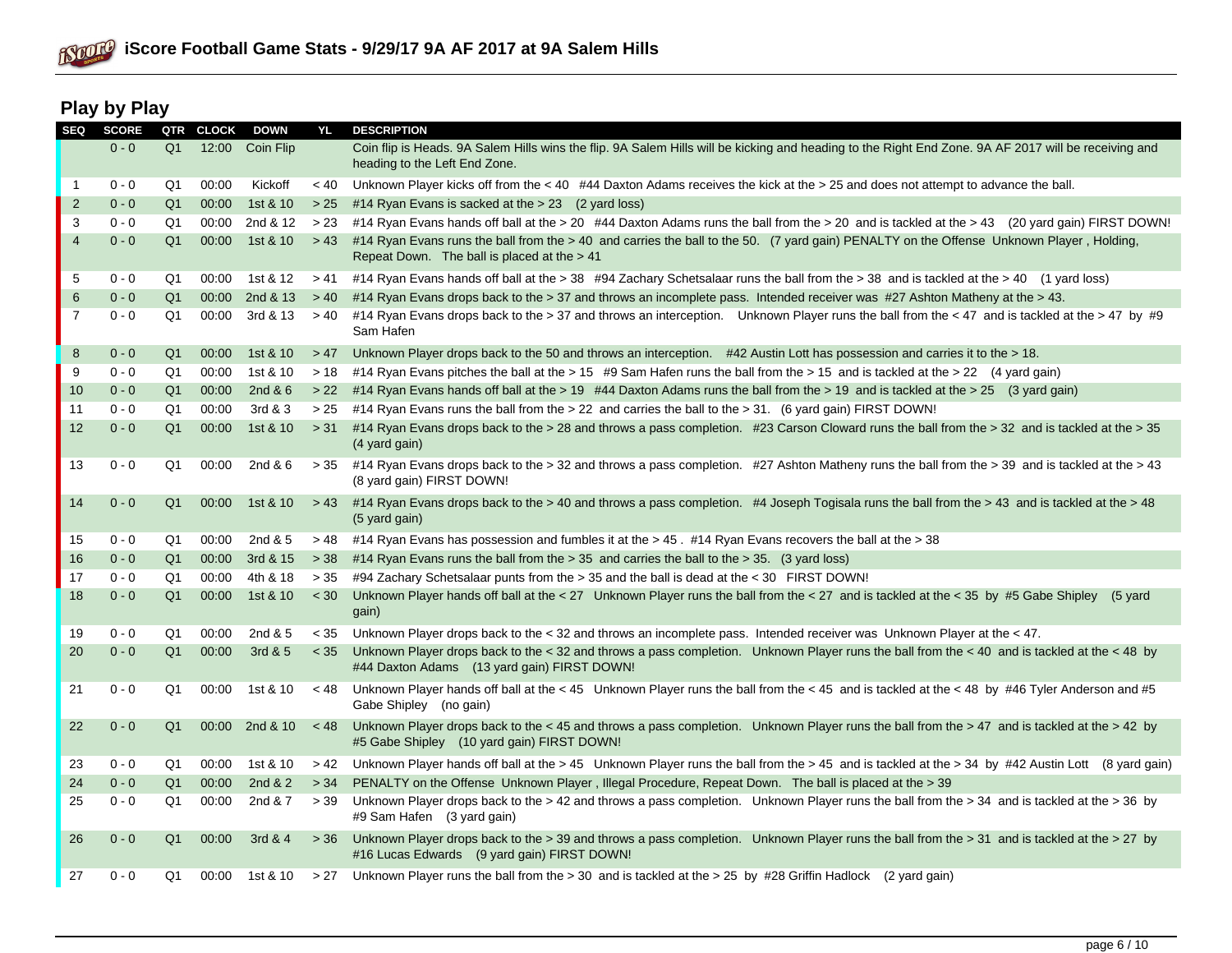| 28 | $0 - 0$ | Q <sub>1</sub> | 00:00 | 2nd & 8                | > 25   | Unknown Player hands off ball at the > 28 Unknown Player runs the ball from the > 28 and is tackled at the > 30 by #22 Losi Burningham (5 yard<br>loss)                                                                           |
|----|---------|----------------|-------|------------------------|--------|-----------------------------------------------------------------------------------------------------------------------------------------------------------------------------------------------------------------------------------|
| 29 | $0 - 0$ | Q2             | 00:00 | 3rd & 13               | < 30   | PENALTY on the Offense Unknown Player, Illegal Procedure, Repeat Down. The ball is placed at the < 35                                                                                                                             |
| 30 | $0 - 0$ | Q2             | 00:00 | 3rd & 18               | $<$ 35 | Unknown Player drops back to the < 38 and throws an incomplete pass. Intended receiver was Unknown Player at the < 23.                                                                                                            |
| 31 | $0 - 0$ | Q2             | 00:00 | 4th & 18               | < 35   | Unknown Player drops back to the < 38 and throws an incomplete pass. Intended receiver was Unknown Player at the < 23. Pass broken up by<br>#27 Ashton Matheny                                                                    |
| 32 | $0 - 0$ | Q2             | 00:00 | 1st & 10               | < 35   | #14 Ryan Evans pitches the ball at the < 32 #9 Sam Hafen runs the ball from the < 32 and is tackled at the < 36 (1 yard gain)                                                                                                     |
| 33 | $0 - 0$ | Q2             | 00:00 | 2nd & 9                | < 36   | #14 Ryan Evans hands off ball at the < 33 #44 Daxton Adams runs the ball from the < 33 and is tackled at the < 39 (3 yard gain)                                                                                                   |
| 34 | $0 - 0$ | Q2             | 00:00 | 3rd & 6                | $<$ 39 | #14 Ryan Evans drops back to the < 36 and throws a pass completion. #5 Gabe Shipley runs the ball from the < 40 and is tackled at the 50 (11<br>yard gain) FIRST DOWN!                                                            |
| 35 | $0 - 0$ | Q2             | 00:00 | 1st & 10               | 50     | #14 Ryan Evans hands off ball at the < 47 #44 Daxton Adams runs the ball from the < 47 and is tackled at the > 48<br>(2 yard gain)                                                                                                |
| 36 | $0 - 0$ | Q2             | 00:00 | 2nd & 8                | > 48   | #14 Ryan Evans hands off ball at the < 49 #44 Daxton Adams runs the ball from the < 49 and is tackled at the > 47 (1 yard gain)                                                                                                   |
| 37 | $0 - 0$ | Q2             | 00:00 | 3rd & 7                | >47    | #14 Ryan Evans runs the ball from the 50 and carries the ball to the > 47. (no gain)                                                                                                                                              |
| 38 | $0 - 0$ | Q2             | 00:00 | Kickoff                | > 47   | #94 Zachary Schetsalaar kicks off from the > 47 Unknown Player catches the kick at the > 15 and is tackled at the > 25 by #5 Gabe Shipley                                                                                         |
| 39 | $0 - 0$ | Q2             | 00:00 | 1st & 10               | > 25   | PENALTY on the Offense Unknown Player, Illegal Shift, Repeat Down. The ball is placed at the > 20                                                                                                                                 |
| 40 | $0 - 0$ | Q2             | 00:00 | 1st & 15               | >20    | Unknown Player drops back to the > 17 and throws a pass completion. Unknown Player runs the ball from the > 25 and is tackled at the > 25 by<br>#46 Tyler Anderson and #56 Jake Ettleman (5 yard gain)                            |
| 41 | $0 - 0$ | Q2             | 00:00 | 2nd & 10               | > 25   | PENALTY on the Defense Unknown Player, False Start, Repeat Down. The ball is placed at the > 30                                                                                                                                   |
| 42 | $0 - 0$ | Q2             | 00:00 | 2nd & 5                | > 30   | Unknown Player hands off ball at the > 27 Unknown Player runs the ball from the > 27 and is tackled at the > 35 by #46 Tyler Anderson and #22<br>Losi Burningham (5 yard gain) FIRST DOWN!                                        |
| 43 | $0 - 0$ | Q2             | 00:00 | 1st & 10               | > 35   | Unknown Player drops back to the > 32 and throws an incomplete pass. Intended receiver was Unknown Player at the > 47.                                                                                                            |
| 44 | $0 - 0$ | Q2             |       | $00:00$ 2nd & 10 $>35$ |        | Unknown Player hands off ball at the > 32 Unknown Player runs the ball from the > 32 and is tackled at the > 44 by #5 Gabe Shipley and #22 Losi<br>Burningham (9 yard gain)                                                       |
| 45 | $0 - 0$ | Q2             | 00:00 | 3rd & 1                | > 44   | Unknown Player drops back to the > 41 and throws an incomplete pass. Intended receiver was Unknown Player at the < 44. Pass broken up by<br>#27 Ashton Matheny                                                                    |
| 46 | $0 - 0$ | Q2             | 00:00 | 4th & 1                | > 44   | Unknown Player hands off ball at the > 41 Unknown Player runs the ball from the > 41 and is tackled at the < 45 by #44 Daxton Adams (11 yard<br>gain) FIRST DOWN!                                                                 |
| 47 | $0 - 0$ | Q2             | 00:00 | 1st & 10               | < 45   | Unknown Player drops back to the < 48 and throws a pass completion. Unknown Player runs the ball from the < 40 and is tackled at the < 35 by<br>#5 Gabe Shipley (10 yard gain) FIRST DOWN!                                        |
| 48 | $0 - 0$ | Q2             | 00:00 | 1st & 10               | $<$ 35 | Unknown Player drops back to the < 38 and throws a pass completion. Unknown Player has possession and carries it to the < 24. (11 yard gain)<br><b>FIRST DOWN!</b>                                                                |
| 49 | $0 - 0$ | Q2             | 00:00 | 1st & 10               | < 24   | Unknown Player runs the ball from the < 27 and is tackled at the < 15 by $\#27$ Ashton Matheny (9 yard gain)                                                                                                                      |
| 50 | $0 - 0$ | Q2             | 00:00 | 2nd & 1                | < 15   | Unknown Player hands off ball at the < 18 Unknown Player runs the ball from the < 18 and is tackled at the < 17 by #5 Gabe Shipley (2 yard<br>loss)                                                                               |
| 51 | $0 - 0$ | Q2             | 00:00 | 3rd & 3                | < 17   | Unknown Player drops back to the < 20 and throws an incomplete pass. Intended receiver was Unknown Player at the < 5. Pass broken up by #42<br><b>Austin Lott</b>                                                                 |
| 52 | $0 - 0$ | Q2             | 00:00 | 4th & 3                | < 17   | Unknown Player hands off ball at the < 20 Unknown Player runs the ball from the < 20 and is tackled at the < 15 by #5 Gabe Shipley and #28<br>Griffin Hadlock (2 yard gain)                                                       |
| 53 | $0 - 0$ | Q2             | 00:00 | 1st & 10               | < 15   | #14 Ryan Evans hands off ball at the < 12 #44 Daxton Adams runs the ball from the < 12 and is tackled at the < 15 (no gain)                                                                                                       |
| 54 | $0 - 0$ | Q2             | 00:00 | 2nd & 10               | < 15   | #14 Ryan Evans hands off ball at the < 12 #9 Sam Hafen runs the ball from the < 12 and is tackled at the < 17 (2 yard gain)                                                                                                       |
| 55 | $0 - 0$ | Q2             | 00:00 | 3rd & 8                | < 17   | #14 Ryan Evans hands off ball at the < 14 #4 Joseph Togisala runs the ball from the < 14 and is tackled at the < 21 (4 yard gain)                                                                                                 |
| 56 | $0 - 0$ | Q2             | 00:00 | 4th & 4                | < 21   | #94 Zachary Schetsalaar punts from the < 21 Unknown Player catches the kick at the > 45 and is tackled at the < 47 by #5 Gabe Shipley                                                                                             |
| 57 | $0 - 0$ | Q2             | 00:00 | 1st & 10               | < 47   | Unknown Player drops back to the 50 and throws an incomplete pass. Intended receiver was Unknown Player at the < 35. PENALTY on the<br>Offense Unknown Player, Intentional Grounding, Second Down. The ball is placed at the > 30 |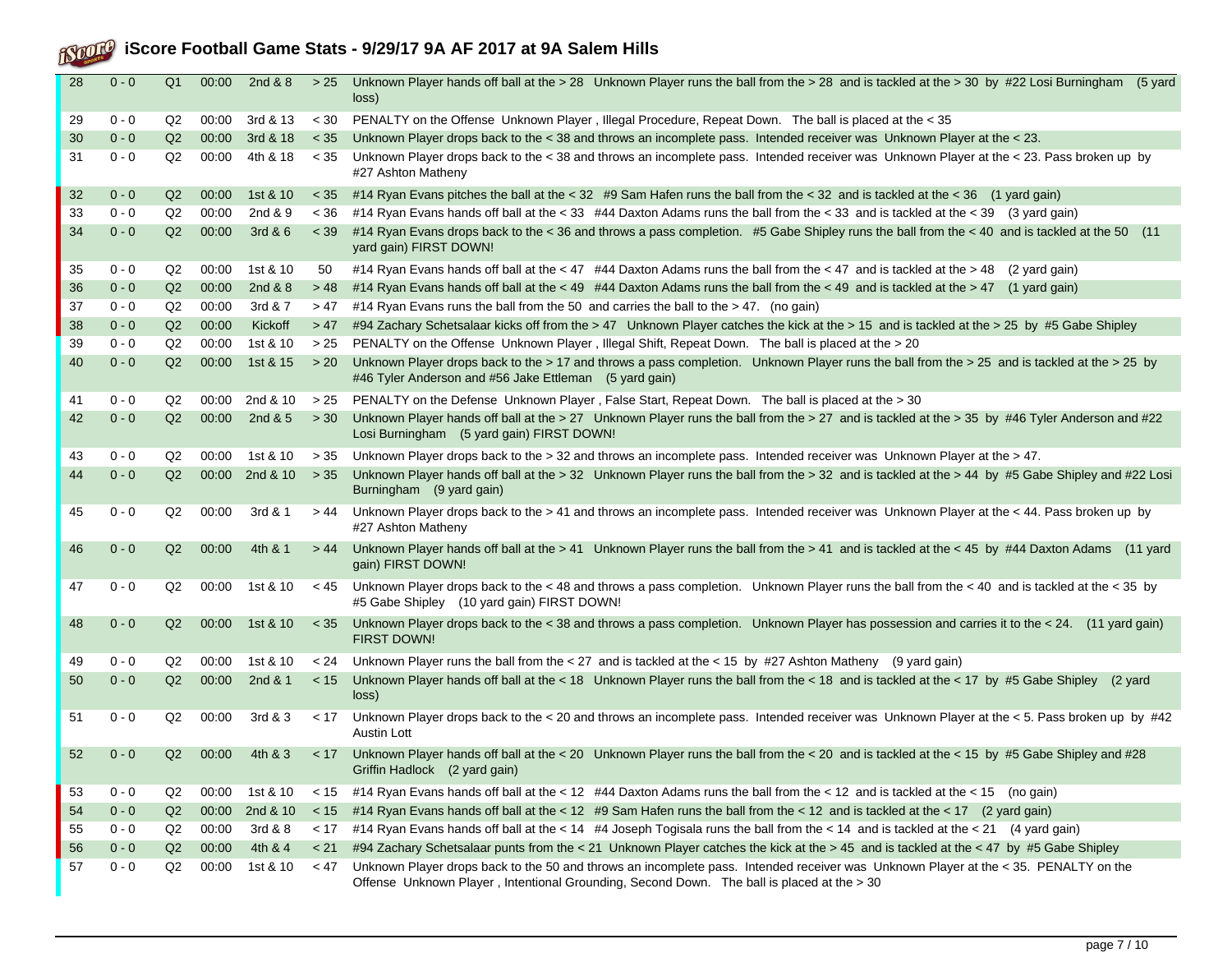| 58 | $0 - 0$ | Q2 | 00:00 | 2nd & 33 | > 30    | PENALTY on the Offense Unknown Player, False Start, Repeat Down. The ball is placed at the > 25                                                                                                                                                                                                                            |
|----|---------|----|-------|----------|---------|----------------------------------------------------------------------------------------------------------------------------------------------------------------------------------------------------------------------------------------------------------------------------------------------------------------------------|
| 59 | $0 - 0$ | Q2 | 00:00 | 2nd & 38 | > 25    | Unknown Player hands off ball at the > 22 Unknown Player runs the ball from the > 22 and is tackled at the > 42 by #5 Gabe Shipley (17 yard<br>gain)                                                                                                                                                                       |
| 60 | $0 - 0$ | Q2 | 00:00 | 3rd & 21 | > 42    | Unknown Player drops back to the > 39 and throws an incomplete pass. Intended receiver was Unknown Player at the < 46. PENALTY on the<br>Defense #44 Daxton Adams, Pass Interference, First Down, Declined. PENALTY on the Defense #56 Jake Ettleman, Roughing the Passer, First<br>Down. The ball is placed at the $<$ 43 |
| 61 | $0 - 0$ | Q2 | 00:00 | 1st & 10 | < 43    | Unknown Player drops back to the < 46 and throws a pass completion. Unknown Player runs the ball from the < 38 and is tackled at the < 33 by<br>#42 Austin Lott (10 yard gain) FIRST DOWN!                                                                                                                                 |
| 62 | $0 - 0$ | Q2 | 00:00 | 1st & 10 | $<$ 33  | Unknown Player drops back to the < 36 and throws an incomplete pass. Intended receiver was Unknown Player at the < 21.                                                                                                                                                                                                     |
| 63 | $0 - 0$ | Q2 | 00:00 | 2nd & 10 | < 33    | Unknown Player drops back to the < 36 and throws a pass completion. Unknown Player runs the ball from the < 28 and is tackled at the < 8 by<br>#38 Hayden Wilson (25 yard gain) FIRST DOWN!                                                                                                                                |
| 64 | $0 - 6$ | Q2 | 00:00 | 1st & G  | < 8     | Unknown Player drops back to the < 11 and throws a pass completion. Unknown Player runs the ball from the < 3 and carries the ball to the<br>endzone. (8 yard gain) TOUCHDOWN!                                                                                                                                             |
| 65 | $0 - 7$ | Q2 | 00:00 | PAT      | $<$ 3   | Unknown Player attempts the point after touchdown from the $<$ 3. Extra point is good!!                                                                                                                                                                                                                                    |
| 66 | $0 - 7$ | Q2 | 00:00 | Kickoff  | > 40    | Unknown Player kicks off from the > 40 #24 Brody Layne catches the kick at the < 30 and is tackled at the < 33                                                                                                                                                                                                             |
| 67 | $0 - 7$ | Q3 | 00:00 | Kickoff  | ~< 40   | #16 Lucas Edwards kicks off from the < 40 Unknown Player catches the kick at the > 30 and is tackled at the > 38 by #23 Carson Cloward                                                                                                                                                                                     |
| 68 | $0 - 7$ | Q3 | 00:00 | 1st & 10 | > 38    | Unknown Player hands off ball at the > 35 Unknown Player runs the ball from the > 35 and is tackled at the > 43 by #4 Joseph Togisala and #30<br>Ryan Lundberg (5 yard gain)                                                                                                                                               |
| 69 | $0 - 7$ | Q3 | 00:00 | 2nd & 5  | > 43    | Unknown Player hands off ball at the > 40 Unknown Player runs the ball from the > 40 and is tackled at the > 47 by #5 Gabe Shipley (4 yard<br>gain)                                                                                                                                                                        |
| 70 | $0 - 7$ | Q3 | 00:00 | 3rd & 1  | >47     | PENALTY on the Offense Unknown Player, Too Many on Field, Repeat Down. The ball is placed at the > 32                                                                                                                                                                                                                      |
| 71 | $0 - 7$ | Q3 | 00:00 | 3rd & 16 | > 32    | Unknown Player hands off ball at the > 29 Unknown Player runs the ball from the > 29 and is tackled at the > 41 by #22 Losi Burningham and #30<br>Ryan Lundberg (9 yard gain)                                                                                                                                              |
| 72 | $0 - 7$ | Q3 | 00:00 | 4th & 7  | >41     | Unknown Player punts from the > 41. The ball is downed and placed at the < 15 FIRST DOWN!                                                                                                                                                                                                                                  |
| 73 | $0 - 7$ | Q3 | 00:00 | 1st & 10 | < 15    | #14 Ryan Evans hands off ball at the < 12 #44 Daxton Adams runs the ball from the < 12 and is tackled at the < 18 (3 yard gain)                                                                                                                                                                                            |
| 74 | $0 - 7$ | Q3 | 00:00 | 2nd & 7  | < 18    | #14 Ryan Evans hands off ball at the < 15 #44 Daxton Adams runs the ball from the < 15 and is tackled at the < 22 (4 yard gain)                                                                                                                                                                                            |
| 75 | $0 - 7$ | Q3 | 00:00 | 3rd & 3  | < 22    | #14 Ryan Evans hands off ball at the < 19 #44 Daxton Adams runs the ball from the < 19 and is tackled at the < 24 (2 yard gain)                                                                                                                                                                                            |
| 76 | $0 - 7$ | Q3 | 00:00 | 4th & 1  | < 24    | #94 Zachary Schetsalaar punts from the < 24. The ball is downed and placed at the > 39 FIRST DOWN!                                                                                                                                                                                                                         |
| 77 | $0 - 7$ | Q3 | 00:00 | 1st & 10 | > 39    | Unknown Player hands off ball at the > 36 Unknown Player runs the ball from the > 36 and is tackled at the > 46 by #22 Losi Burningham (7 yard<br>gain)                                                                                                                                                                    |
| 78 | $0 - 7$ | Q3 | 00:00 | 2nd $&3$ | >46     | Unknown Player hands off ball at the > 43 Unknown Player runs the ball from the > 43 and is tackled at the > 46 by #56 Jake Ettleman (no gain)                                                                                                                                                                             |
| 79 | $0 - 7$ | Q3 | 00:00 | 3rd & 3  | >46     | Unknown Player hands off ball at the > 43 Unknown Player runs the ball from the > 43 and is tackled at the > 47 by #5 Gabe Shipley (1 yard<br>gain)                                                                                                                                                                        |
| 80 | $0 - 7$ | Q3 | 00:00 | 4th & 2  | > 47    | Unknown Player punts from the > 47 #44 Daxton Adams catches the kick at the < 29 and carries the ball to the > 40. PENALTY on the Defense<br>Unknown Player, Block in Back, Repeat Down. The ball is placed at the < 27                                                                                                    |
| 81 | $0 - 7$ | Q3 | 00:00 | 1st & 10 | < 27    | PENALTY on the Offense Unknown Player, Offsides, Repeat Down. The ball is placed at the < 22                                                                                                                                                                                                                               |
| 82 | $0 - 7$ | Q3 | 00:00 | 1st & 15 |         | < 22 #14 Ryan Evans hands off ball at the < 19 #94 Zachary Schetsalaar runs the ball from the < 19 and is tackled at the < 31 (9 yard gain)                                                                                                                                                                                |
| 83 | $0 - 7$ | Q3 | 00:00 |          |         | 2nd & 6 < 31 #4 Joseph Togisala drops back to the < 28 and throws an incomplete pass. Intended receiver was #8 Grayson Pyper at the > 36. PENALTY on the<br>Defense Unknown Player, Pass Interference, Repeat Down. The ball is placed at the < 46 FIRST DOWN!                                                             |
| 84 | $0 - 7$ | Q3 | 00:00 | 1st & 10 | $~<$ 46 | #44 Daxton Adams runs the ball from the < 43 and carries the ball to the 50. (4 yard gain)                                                                                                                                                                                                                                 |
| 85 | $0 - 7$ | Q3 | 00:00 | 2nd $&6$ | 50      | #4 Joseph Togisala drops back to the < 47 and throws a pass completion. #5 Gabe Shipley runs the ball from the > 45 and is tackled at the > 45<br>(5 yard gain)                                                                                                                                                            |
| 86 | $0 - 7$ | Q3 | 00:00 | 3rd & 1  | > 45    | #4 Joseph Togisala drops back to the > 48 and throws an incomplete pass. Intended receiver was #27 Ashton Matheny at the > 39.                                                                                                                                                                                             |
| 87 | $0 - 7$ | Q3 | 00:00 | 4th & 1  |         | $>$ 45 #14 Ryan Evans runs the ball from the $>$ 48 and carries the ball to the $>$ 45. (no gain)                                                                                                                                                                                                                          |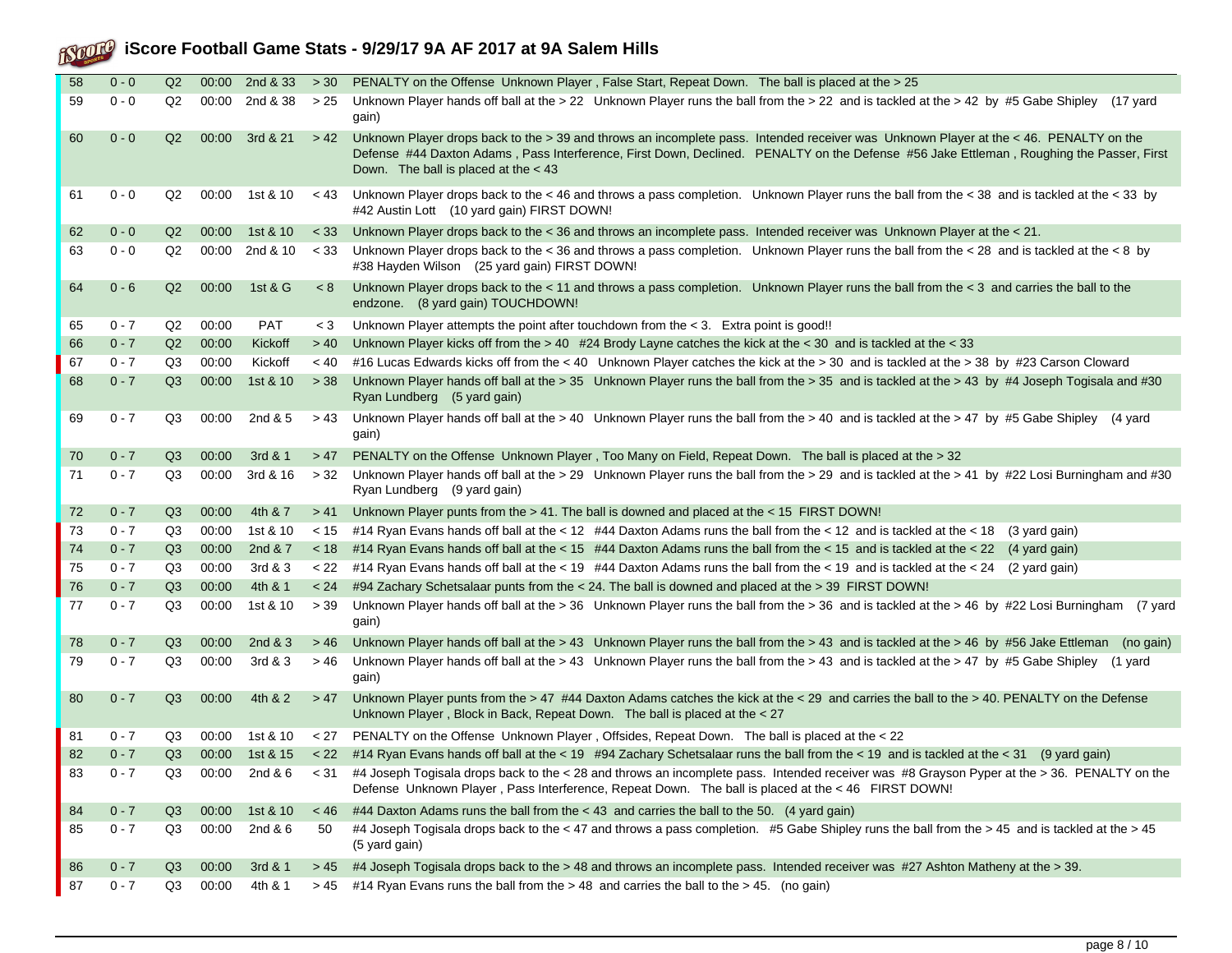| 88          | $0 - 7$  | Q3             | 00:00 | 1st & 10   | > 45    | Unknown Player drops back to the > 42 and throws an incomplete pass. Intended receiver was Unknown Player at the < 43.                                                           |
|-------------|----------|----------------|-------|------------|---------|----------------------------------------------------------------------------------------------------------------------------------------------------------------------------------|
| 89          | $0 - 7$  | Q3             | 00:00 | 2nd & 10   | > 45    | Unknown Player hands off ball at the $> 42$ Unknown Player runs the ball from the $> 42$ and is tackled at the $> 44$ by #5 Gabe Shipley<br>(1 yard<br>loss)                     |
| 90          | $0 - 7$  | Q <sub>3</sub> | 00:00 | 3rd & 11   | >44     | Unknown Player hands off ball at the > 41 Unknown Player runs the ball from the > 41 and is tackled at the > 48 by #5 Gabe Shipley and #22 Losi<br>Burningham (4 yard gain)      |
| 91          | $0 - 7$  | Q3             | 00:00 | 4th & 7    | > 48    | Unknown Player punts from the $> 48$ . The ball is downed and placed at the $< 10$ FIRST DOWN!                                                                                   |
| 92          | $0 - 7$  | Q <sub>3</sub> | 00:00 | 1st & 10   | < 10    | #4 Joseph Togisala drops back to the < 7 and throws an incomplete pass. Intended receiver was #44 Daxton Adams at the < 12.                                                      |
| 93          | $0 - 7$  | Q3             | 00:00 | 2nd & 10   | < 10    | #4 Joseph Togisala drops back to the < 7 and throws an incomplete pass. Intended receiver was #9 Sam Hafen at the < 22.                                                          |
| 94          | $0 - 7$  | Q3             | 00:00 | 3rd & 10   | < 10    | #4 Joseph Togisala drops back to the < 7 and throws an incomplete pass. Intended receiver was #23 Carson Cloward at the < 22.                                                    |
| 95          | $0 - 7$  | Q3             | 00:00 | 4th & 10   | < 10    | #94 Zachary Schetsalaar punts from the < 10. The ball is downed and placed at the > 48 FIRST DOWN!                                                                               |
| 96          | $0 - 7$  | Q3             | 00:00 | 1st & 10   | > 48    | Unknown Player drops back to the > 45 and throws an incomplete pass. Intended receiver was Unknown Player at the < 40. Pass broken up by<br>#16 Lucas Edwards                    |
| 97          | $0 - 7$  | Q3             | 00:00 | 2nd & 10   | > 48    | Unknown Player drops back to the > 45 and throws an incomplete pass. Intended receiver was Unknown Player at the < 40.                                                           |
| 98          | $0 - 7$  | Q <sub>3</sub> | 00:00 | 3rd & 10   | > 48    | Unknown Player drops back to the > 45 and throws an incomplete pass. Intended receiver was Unknown Player at the < 40.                                                           |
| 99          | $0 - 7$  | Q3             | 00:00 | 4th & 10   | > 48    | Unknown Player punts from the > 48. The ball goes out of bounds at the < 32 FIRST DOWN!                                                                                          |
| 100         | $0 - 7$  | Q <sub>4</sub> | 00:00 | 1st & 10   | > 32    | #14 Ryan Evans pitches the ball at the > 29 #9 Sam Hafen runs the ball from the > 29 and is tackled at the > 30 (2 yard loss)                                                    |
| 101         | $0 - 7$  | Q4             | 00:00 | 2nd & 12   | > 30    | #14 Ryan Evans drops back to the > 27 and throws an incomplete pass. Intended receiver was #5 Gabe Shipley at the > 42.                                                          |
| 102         | $0 - 7$  | Q <sub>4</sub> | 00:00 | 3rd & 12   | > 30    | #4 Joseph Togisala drops back to the > 27 and throws a pass completion. #9 Sam Hafen runs the ball from the > 41 and is tackled at the > 47 (17<br>yard gain) FIRST DOWN!        |
| 103         | $0 - 7$  | Q4             | 00:00 | 1st & 10   | > 47    | #4 Joseph Togisala hands off ball at the > 44 #44 Daxton Adams runs the ball from the > 44 and is tackled at the > 49 (2 yard gain)                                              |
| 104         | $0 - 7$  | Q <sub>4</sub> | 00:00 | 2nd & 8    | > 49    | #14 Ryan Evans drops back to the > 46 and throws a pass completion. #4 Joseph Togisala runs the ball from the > 47 and is tackled at the 50 (1<br>yard gain)                     |
| 105         | $0 - 7$  | Q4             | 00:00 | 2nd & 7    | 50      | #14 Ryan Evans hands off ball at the > 47 #44 Daxton Adams runs the ball from the > 47 and is tackled at the 50 (no gain)                                                        |
| 106         | $0 - 7$  | Q <sub>4</sub> | 00:00 | 3rd & 7    | 50      | #14 Ryan Evans drops back to the > 47 and throws an interception. Unknown Player has the ball and goes out of bounds at the < 48.                                                |
| 107         | $0 - 7$  | Q4             | 00:00 | 1st & 10   | $~<$ 48 | Unknown Player hands off ball at the < 45 Unknown Player runs the ball from the < 45 and is tackled at the < 48 by #56 Jake Ettleman (no gain)                                   |
| 108         | $0 - 13$ | Q <sub>4</sub> | 00:00 | 2nd & 10   | < 48    | Unknown Player drops back to the < 45 and throws a pass completion. Unknown Player runs the ball from the > 47 and carries the ball to the<br>endzone. (52 yard gain) TOUCHDOWN! |
| 109         | $0 - 14$ | Q4             | 00:00 | <b>PAT</b> | > 3     | Unknown Player attempts the point after touchdown from the $>$ 3. Extra point is good!!                                                                                          |
| 110         | $0 - 14$ | Q <sub>4</sub> | 00:00 | Kickoff    | < 40    | Unknown Player kicks off from the $<$ 40 #44 Daxton Adams catches the kick at the $>$ 15 and is tackled at the $>$ 48                                                            |
| 111         | $0 - 14$ | Q4             | 00:00 | 1st & 10   | > 48    | #4 Joseph Togisala drops back to the > 45 and throws an incomplete pass. Intended receiver was #5 Gabe Shipley at the < 40.                                                      |
| 112         | $0 - 14$ | Q <sub>4</sub> | 00:00 | 2nd & 10   | > 48    | #4 Joseph Togisala drops back to the > 45 and throws an incomplete pass. Intended receiver was #5 Gabe Shipley at the < 40.                                                      |
| 113         | $0 - 14$ | Q4             | 00:00 | 3rd & 10   | > 48    | #4 Joseph Togisala drops back to the > 45 and throws an incomplete pass. Intended receiver was #8 Grayson Pyper at the < 40.                                                     |
| $114$       | $0 - 14$ | Q <sub>4</sub> | 00:00 | 4th & 10   | > 48    | #94 Zachary Schetsalaar punts from the > 48. The ball goes out of bounds at the < 23 FIRST DOWN!                                                                                 |
| 115         | $0 - 14$ | Q4             | 00:00 | 1st & 10   | < 23    | Unknown Player hands off ball at the < 20 Unknown Player runs the ball from the < 20 and is tackled at the < 28 by #5 Gabe Shipley<br>(5 yard<br>gain)                           |
| 116         | $0 - 14$ | Q <sub>4</sub> | 00:00 | 2nd & 5    | < 28    | Unknown Player drops back to the < 25 and throws an interception. #16 Lucas Edwards runs the ball from the < 40 and carries the ball to the < 24.                                |
| 117         | $0 - 14$ | Q4             | 00:00 | 1st & 10   | < 24    | #4 Joseph Togisala hands off ball at the < 27 Unknown Player has possession and fumbles it at the < 27. #4 Joseph Togisala recovers the ball at<br>the $<$ 27                    |
| 118         | $0 - 14$ | Q <sub>4</sub> | 00:00 | 2nd & 13   | < 27    | #14 Ryan Evans drops back to the < 30 and throws a pass completion. #23 Carson Cloward runs the ball from the < 23 and is tackled at the < 23<br>(4 yard gain)                   |
| 119         | $0 - 14$ | Q4             | 00:00 | 3rd & 9    | < 23    | #14 Ryan Evans drops back to the < 26 and throws an incomplete pass. Intended receiver was #23 Carson Cloward at the < 11.                                                       |
| $\vert$ 120 | $0 - 14$ | Q <sub>4</sub> | 00:00 | 4th & 9    | < 23    | #14 Ryan Evans drops back to the < 26 and throws an incomplete pass. Intended receiver was #9 Sam Hafen at the < 5.                                                              |
|             |          |                |       |            |         |                                                                                                                                                                                  |